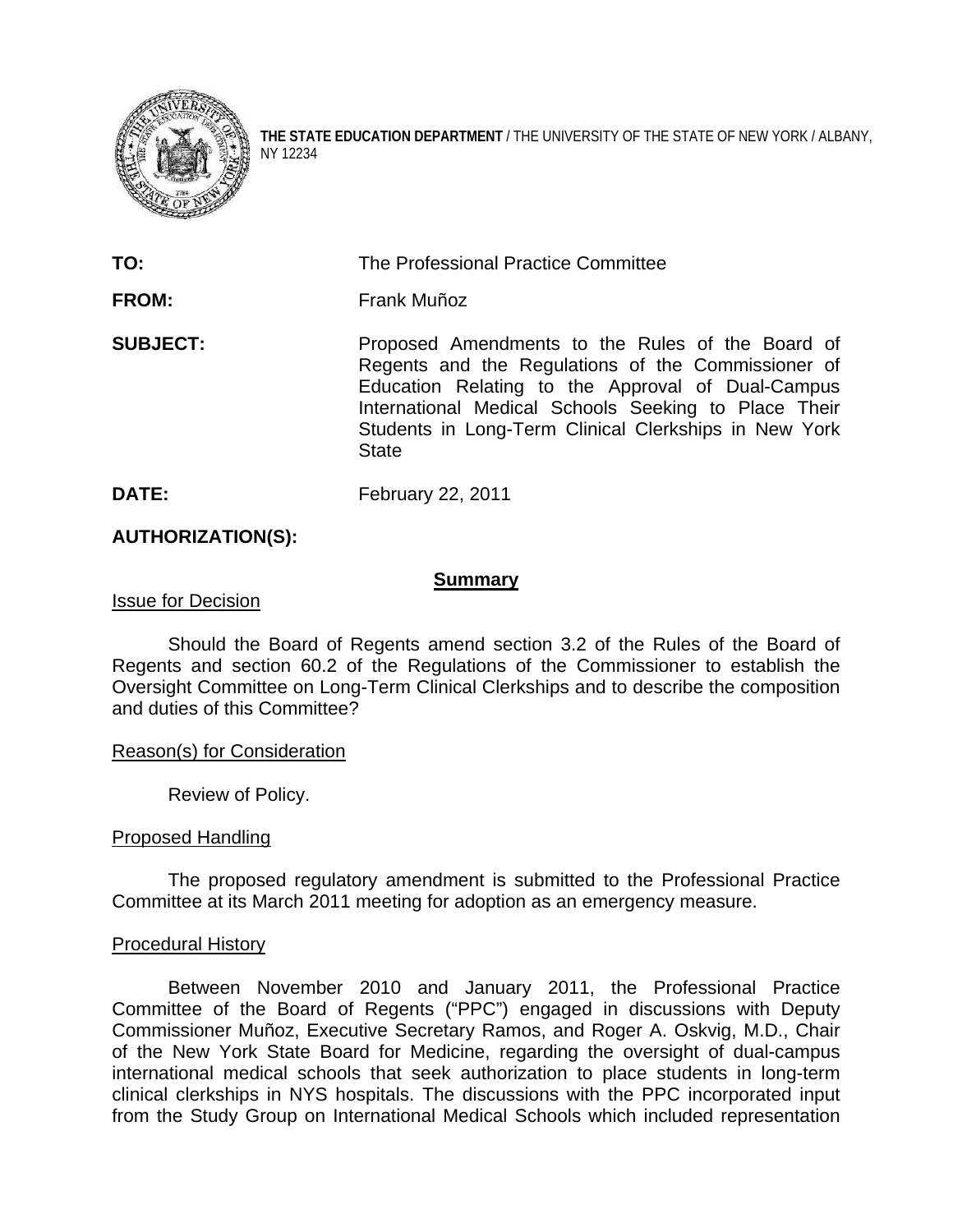from a broad spectrum of the medical education and hospital services communities, including representatives from the affected schools. Preliminary findings of the Study Group were shared and discussed with the PPC during various public sessions. At its meeting in February 2011, the Board of Regents approved a plan for the establishment of an Oversight Committee on Clinical Clerkships.

# Background

 The Study Group on International Medical Schools considered the following assertions/information in making its recommendations:

- The number of dual-campus international medical schools operating in NYS has increased dramatically since rules governing their activities in NYS were first promulgated in 1981.
- The schools established extensive affiliation agreements with NYS hospitals to place their students in clinical clerkships.
- Hospitals derive substantial income from fees paid by dual campus medical schools to hospitals that provide opportunities for their students to engage in clinical training.
- Accredited and registered medical schools in New York State (NYS) expressed concern that the continued accommodation of students from the international medical schools impacts their ability to find suitable clinical clerkship placements for their students.
- Admission standards for students attending the dual-campus international medical schools and the implementation of the didactic and clinical parts of the medical programs have not been reviewed in decades, even as medical practice has become more demanding and complex.
- There is a physician shortage in NYS that is expected to grow.
- Approximately 35% of active patient care physicians in New York State are international medical graduates (not necessarily from schools placing students in clinical clerkships in NYS).
- Many of the students attending the dual-campus international medical schools are United States citizens.
- Graduates of the dual-campus international medical schools will eventually return to the United States to compete for placement in postgraduate training programs (residencies).
- Postgraduate training opportunities have not grown to match the increased demand by domestic and international medical graduates.

After consideration of the various preliminary findings and the changes that had taken place in the provision of medical education, the Board of Regents concluded that it was time to review the applicable regulations and policies. Accordingly, the Board of Regents agreed to establish an Oversight Committee that would provide advice on matters related to the evaluation and approval of dual-campus international medical schools seeking authorization to place students in long-term clinical clerkships in New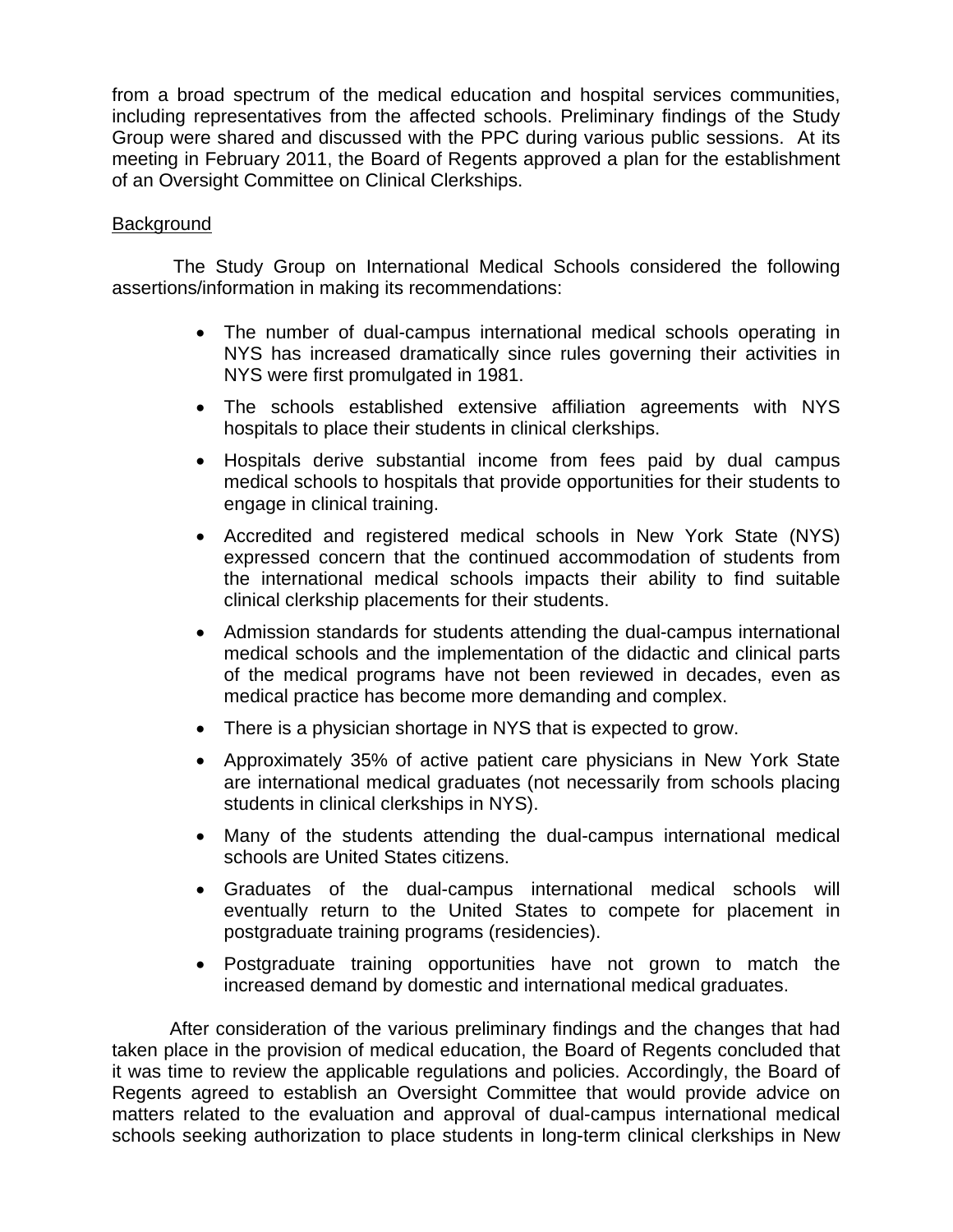York State. The plan approved by the PPC at it meeting in February 2011 specifically provided for the Oversight Committee to examine the standards and processes for such evaluations and approvals. Implementation of that plan requires amendments to both the Rules of the Board of Regents and the Regulations of the Commissioner of Education.

The proposed amendment to section 3.2 of the Rules of the Board of Regents expands the duties of the PPC to include the appointment of the Oversight Committee on Long-Term Clinical Clerkships. The amendment also authorizes the PPC to review the determinations of the Oversight Committee regarding applications by dual-campus international medical schools to place students in long-term clinical clerkships in New York.

The proposed amendment of section 60.2 of the Regulations of the Commissioner of Education describes the composition of the Oversight Committee on Long-Term Clinical Clerkships, and specifies the terms of the committee members. The Committee would include representatives from the Board of Regents, the State Education Department, the Department of Health, registered New York State medical schools, dual-campus international medical schools, hospitals that serve as clinical clerkship sites, and physicians experienced in evaluating medical education. The proposed regulations also define the duties of the committee, including the proposal of standards and processes by which dual-campus international medical schools seeking authorization to operate in New York State would be evaluated. Additionally, the Oversight Committee would make recommendations to the Department regarding schools that undergo such evaluation, following which the Department would make recommendations to the Board of Regents. Until the Board of Regents approves the new standards and processes, schools currently approved for such purpose would continue to be subject to the current standards and processes.

## Recommendation

VOTED: That paragraph (5) of subdivision (d) of section 3.2 of the Rules of the Board of Regents and that section 60.2 of the Regulations of the Commissioner of Education be amended, as submitted, effective March 11, 2011, as an emergency action upon a finding by the Board of Regents that such action is necessary for the preservation of the public health and general welfare to establish an Oversight Committee to review and establish standards and procedures for the approval of applications for the placement of students from dual-campus international medical schools into long-term clinical clerkships in New York State.

## Timetable for Implementation

If adopted as an emergency measure at the March 2011 Regents meeting, the proposed amendment will become effective March 11, 2011. Recommendations for appointment to the Oversight Committee will be sought, and the appointments to the Committee will be presented for approval by the Board of Regents in April 2011. The Committee is expected to make recommendations to the Board of Regents on standards and processes at its June 2011 meeting.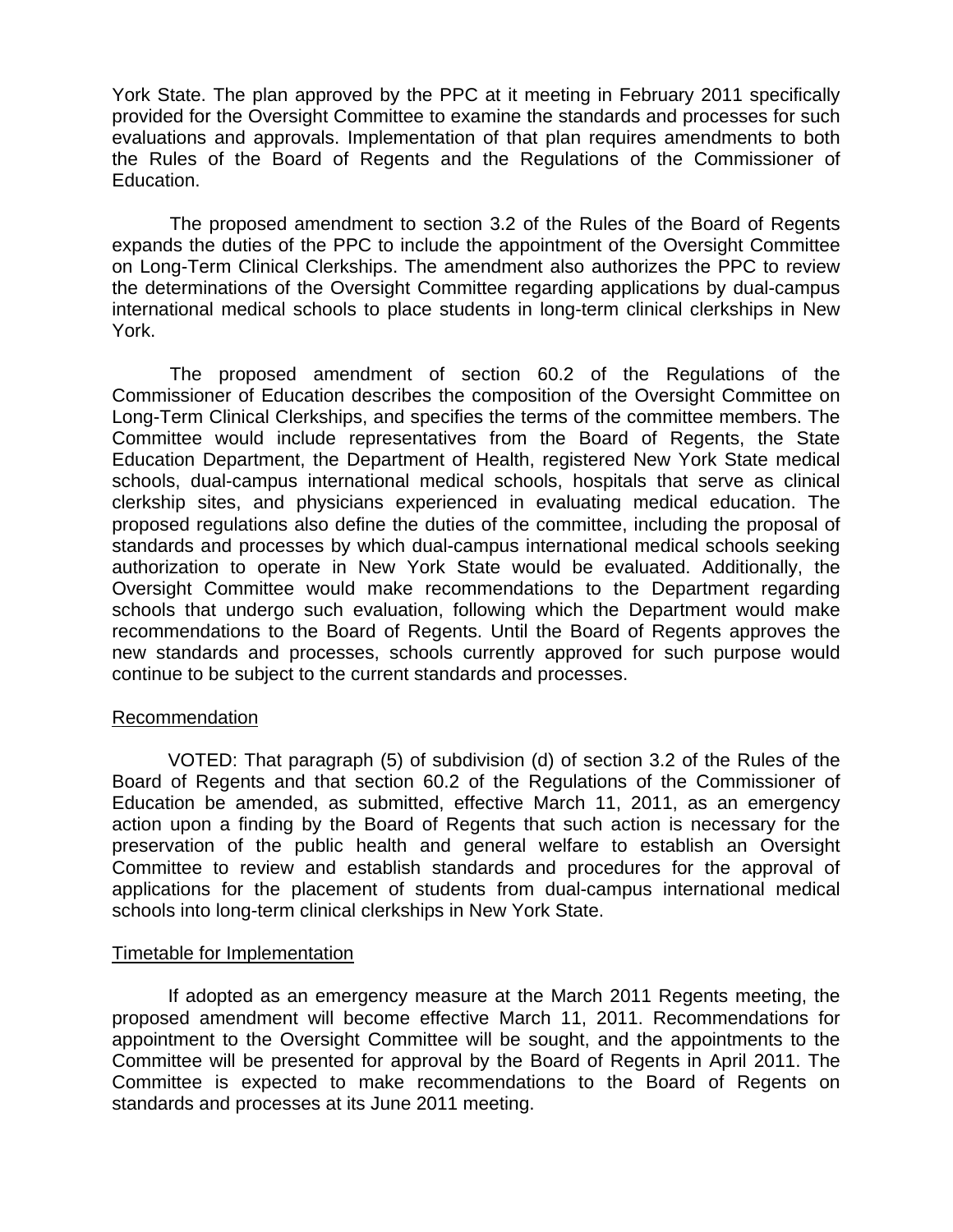## AMENDMENTS TO THE RULES OF THE BOARD OF REGENTS AND THE

# REGULATIONS OF THE COMMISSIONER OF EDUCATION

Pursuant to sections 207, 6506, 6507, and 6508 of the Education Law.

1. Paragraph (5) of subdivision (d) of section 3.2 of the Rules of the Board of Regents is amended, effective March 11, 2011, to read as follows:.

(5) Committee on Professional Practice:

 $(i)$  ...

 $(ii)$  …

 $(iii)$  ...

 $(iv) \dots$ 

- $(v)$  ...
- $(vi)$  ...

(vii) …

 $(viii)$   $\dots$ 

 $(ix)$  …

(x) reviews and approves appointments to the State [Board] Boards for the Professions and the Oversight Committee on Long-Term Clinical Clerkships; [and]

(xi) reviews and makes recommendations to the full board on incorporation and chartering of professional organizations and non-degree granting institutions or organizations related to the professions; and

(xii) reviews recommendations of the Department and/or the Oversight Committee on Long-Term Clinical Clerkships relating to applications from international medical schools to place their students in long-term clinical clerkships.

2. Section 60.2 of the Regulations of the Commissioner of Education is amended, effective March 11, 2011, to read as follows: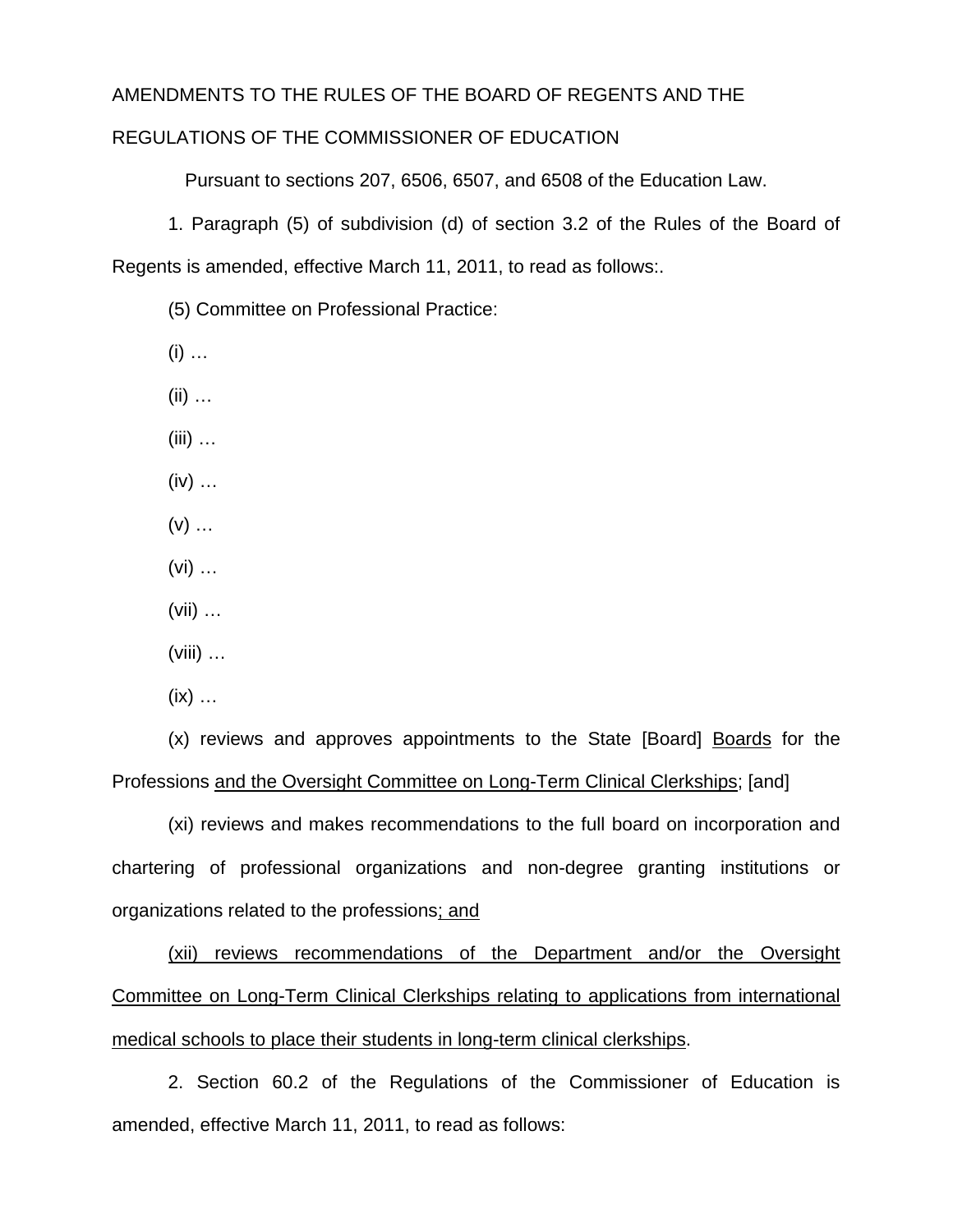§60.2 Clinical clerkships.

(a) Definitions: As used in this Part:

(1) Clinical clerkship [as used in this Part] shall mean a supervised educational experience which is part of the clinical component of a program of undergraduate medical education, which takes place in a general hospital or in an equivalent health organization acceptable to the department and which is performed in accordance with all requirements of the jurisdiction in which such facility is located;

(2) Long-term clinical clerkship shall mean a clinical clerkship which, in the aggregate of all clerkship experience received during two academic years, exceeds 12 weeks.

(b) …

 $(c)$  ...

 $(d)$  ...

(e) …

(f) Establishment of Oversight Committee on Long-Term Clinical Clerkships.

(1) The Board of Regents shall appoint an Oversight Committee on Long-Term Clinical Clerkships. The committee shall consist of:

(i) one member of the Board of Regents, who will serve as co-chair of the committee along with the Chairperson of the State Board for Medicine;

(ii) the chairperson of the State Board for Medicine or another member of the such board designated by the chairperson, who will serve as co-chair of the committee along with the member of the Board of Regents;

(iii) the Executive Secretary of the State Board for Medicine, who shall be a nonvoting member of the committee;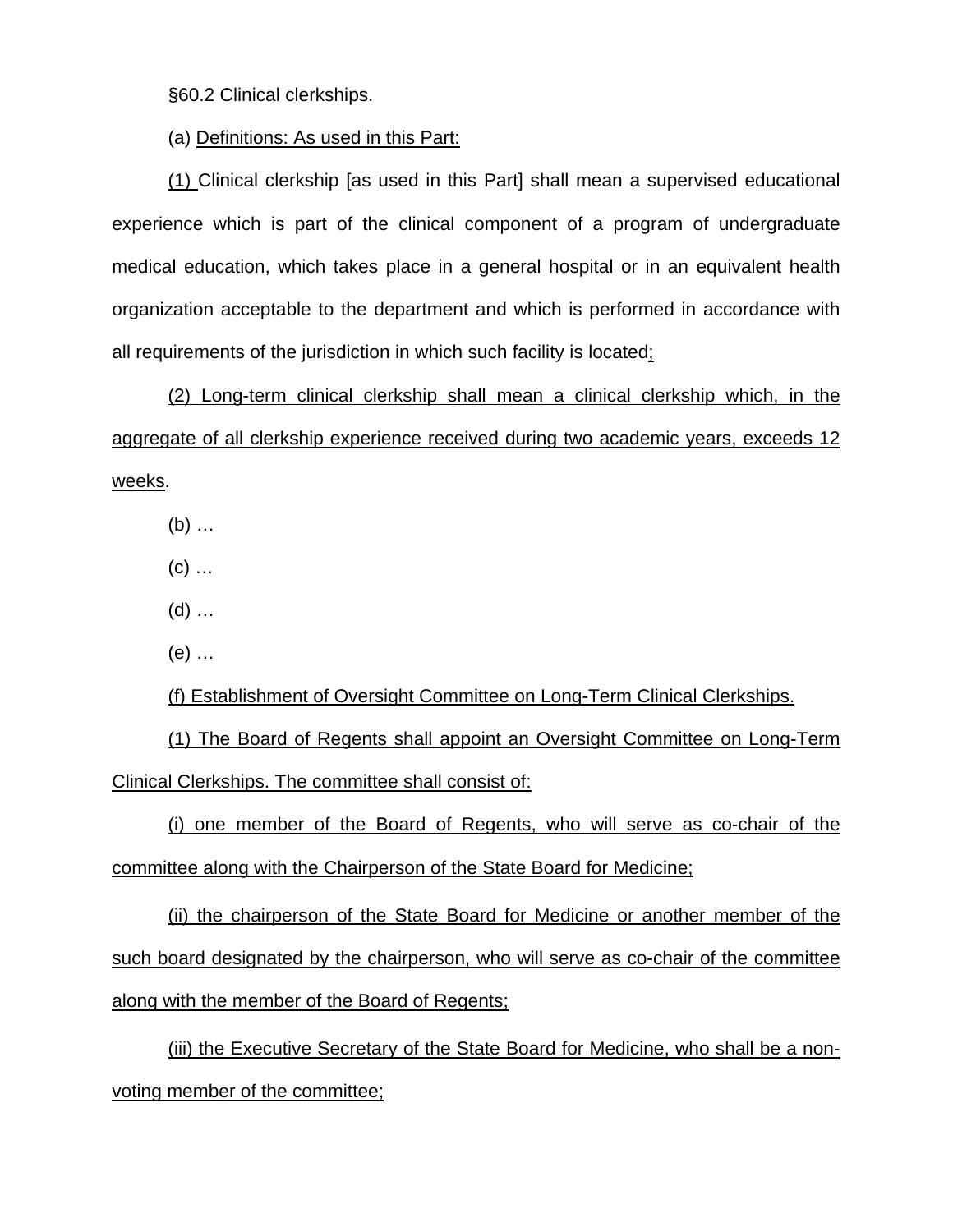(iv) one representative of the Department of Health;

(v) two physicians who are experienced in the evaluation of medical education programs;

(vi) two representatives of international medical schools approved by the Department or Board of Regents to place their students in long-term clinical clerkships in New York State;

(vii) two representatives of medical schools registered in New York State; and (viii) two representatives from hospitals that serve as sites for clinical clerkships in New York State.

(2) Terms of members. The terms of the members of the first committee appointed pursuant to subparagraphs (v) through (viii) of paragraph (1) of this subdivision shall be so arranged that the terms of two members shall expire on June 30, 2013, the terms of two on June 30, 2014, and the terms of two on June 30, 2015, and the terms of two on June 30, 2016. Thereafter, all members appointed pursuant to subparagraphs (v) through (viii) of paragraph (1) of this subdivision shall be appointed to serve a term of four years each, beginning with the first day of July next following the ending of the term to which each, respectively, is to succeed, except that an appointment to fill a vacancy created other than by the expiration of a term shall be for the unexpired term. Members shall serve no more than two terms in succession, except that a member may serve a succeeding third term if at least one of the preceding two terms was less than two years in duration. Members may again serve two terms in succession after a gap in service of at least four years.

(3) Duties of the Oversight Committee on Long-Term Clinical Clerkships. The committee shall gather and study existing research on relevant issues, such as health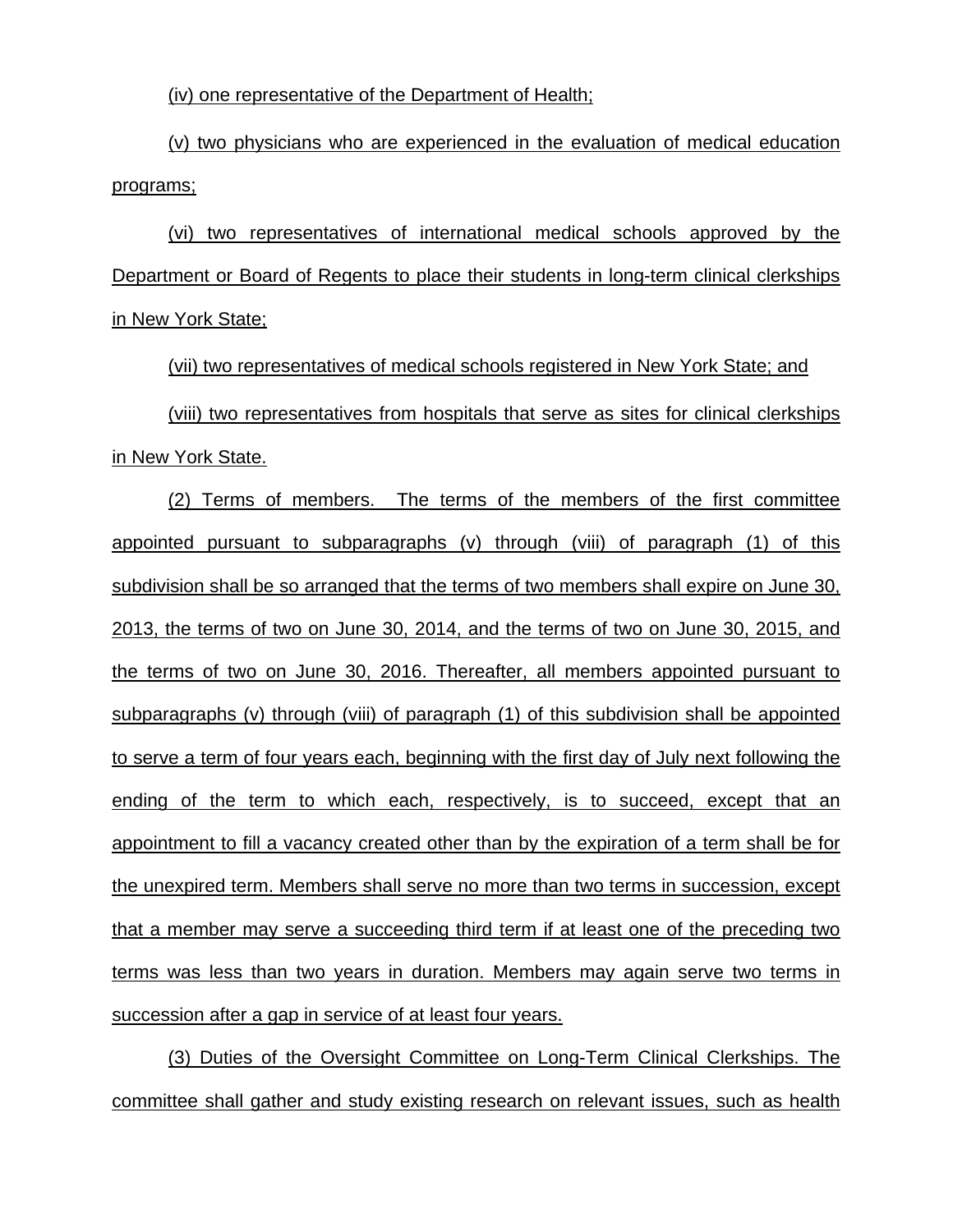workforce demands and trends, health workforce diversity and Board of Regents policy determinations. Based on such research and policy determinations, the committee shall:

(i) make recommendations regarding the standards to be applied in assessing applications by medical schools for approval to place their students in long-term clinical clerkships;

(ii) make recommendations regarding the process to be followed in assessing applications for approval to place students in long-term clinical clerkships.

(jii) appoint an appropriate site review team from a roster of individuals approved by the committee;

(iv) after consideration of the site review report, make recommendations as to whether an application for placement of students in a long-term clinical clerkship should be approved.

(4) After consideration of the committee's recommendations, the Department shall make a recommendation to the Board of Regents as to whether an application for placement of students in a long-term clinical clerkship should be approved. Upon approval by the Board of Regents, the medical school shall be authorized to place students in long-term clinical clerkships in New York State.

(5) Until the Board of Regents approves the new standards and processes for approval for the placement of students in international medical schools in long-term clinical clerkships, schools currently approved for such purpose will continue to be subject to the current standards and processes prescribed in subdivision (c) of this section.